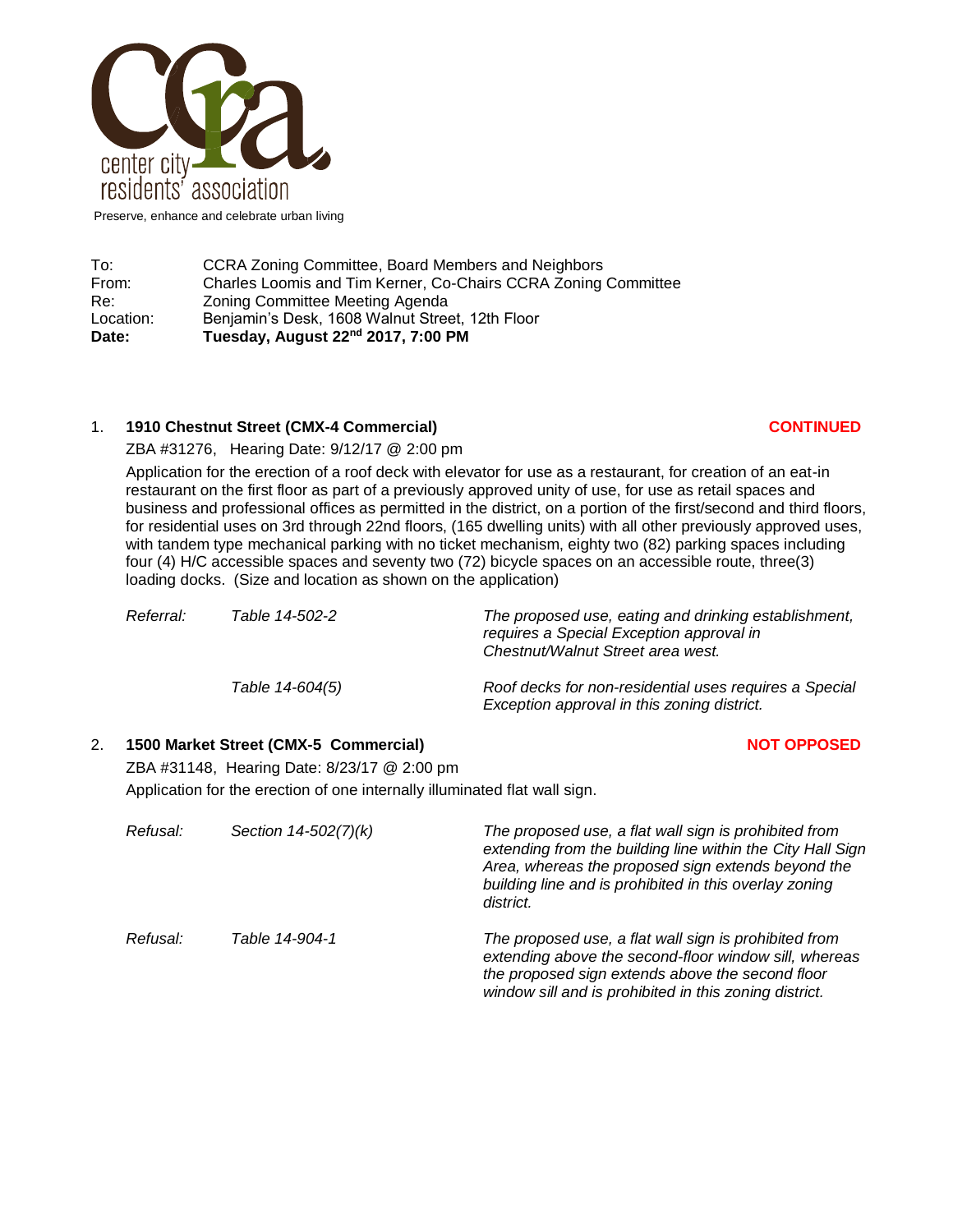# 3. **1441 Chestnut Street (CMX-5 Commercial) OPPOSED Sign "K"**

ZBA #31344, Hearing Date: 9/30/17 @ 2:00 pm **NOT OPPOSED Signs "B" and "C"**

Application for the erection of four (4) accessory internally static illuminated flat wall signs (signs C, B, S, R) and one (1) accessory internally static illuminated projecting sign (sign K) and replacement of one (1) existing accessory internally static illuminated flat sign (sign H). (size and location as shown on the plan.) Signs accessory to an existing visitor accommodations (seven hundred fifty five (755) units) as previously approved.

| Refusal: | Section 14-502(7)(b)(.2) | Projecting signs are prohibited in Center City<br>Commercial area, whereas projecting sign "K" is<br>proposed.                                                                                                                                        |
|----------|--------------------------|-------------------------------------------------------------------------------------------------------------------------------------------------------------------------------------------------------------------------------------------------------|
| Refusal: | Table 14-904-1           | The proposed use, a flatwall sign is prohibited from<br>extending above the second floor window sill, whereas<br>the proposed flat wall signs "B" and "C" extend above<br>the second floor window sill and are prohibited in this<br>zoning district. |

#### 4. **2324 Lombard Street (RSA-5 Residential) NOT OPPOSED**

ZBA #30555, Hearing Date: \_\_/\_\_/17 @ \_\_:\_0 \_m

Application for the erection of a six foot (6'-0") high 100% opaque fence wall in the front yard (entirely within the lot area, no encroachment of public way) along the northerly and portion of the easterly property lines, on the same lot as an existing attached structure with open-sided front porch containing a single-family dwelling (household living) as previously approved. size and location of fence wall as shown in application/plan.

| Refusal: | Section 14-706(3)(a)(.1)     | Required | Proposed |
|----------|------------------------------|----------|----------|
|          | Maximum Fence Height         | 4 FT     | 6 FT     |
|          | <b>Maximum Fence Opacity</b> | 50%      | 100%     |

# 5. **2419 Waverly Street (RSA-5 Residential) CONTINUED**

ZBA #30759, Hearing Date: 9/13/17 @ 9:30 am

Application for the erection of a one-story addition and one rooftop deck with no pilot house, (size and location as shown in the application) as part of an existing attached two-story structure.

| Refusal: | Table 14-701-1                      | Required   | Proposed    |
|----------|-------------------------------------|------------|-------------|
|          | Open Area                           | 30%, 200SF | 21%, 139 SF |
|          | <b>Front Set Back for addition</b>  | 8 FT       | 5 FT        |
|          | <b>Roof Deck Setback from Front</b> | 5 FT       | 0 FT        |

#### 6. **1807 Delancey Place (RM-1 Residential) OPPOSED**

ZBA #31469, Hearing Date: 9/20/17 @ 2:00 pm

Application for the removal of previously erected stair enclosure at roof top level and erection of expanded rooftop structure to an existing attached structure for continued use as a single-family household living. Size and location as shown in plans.

| Refusal: | Table 14-701-2       | Required | Proposed     |
|----------|----------------------|----------|--------------|
|          | Max. Building Height | 38 FT.   | 58 FT. 6 IN. |

# 2 of 3 CCRA ZC 22 AUGUST 17